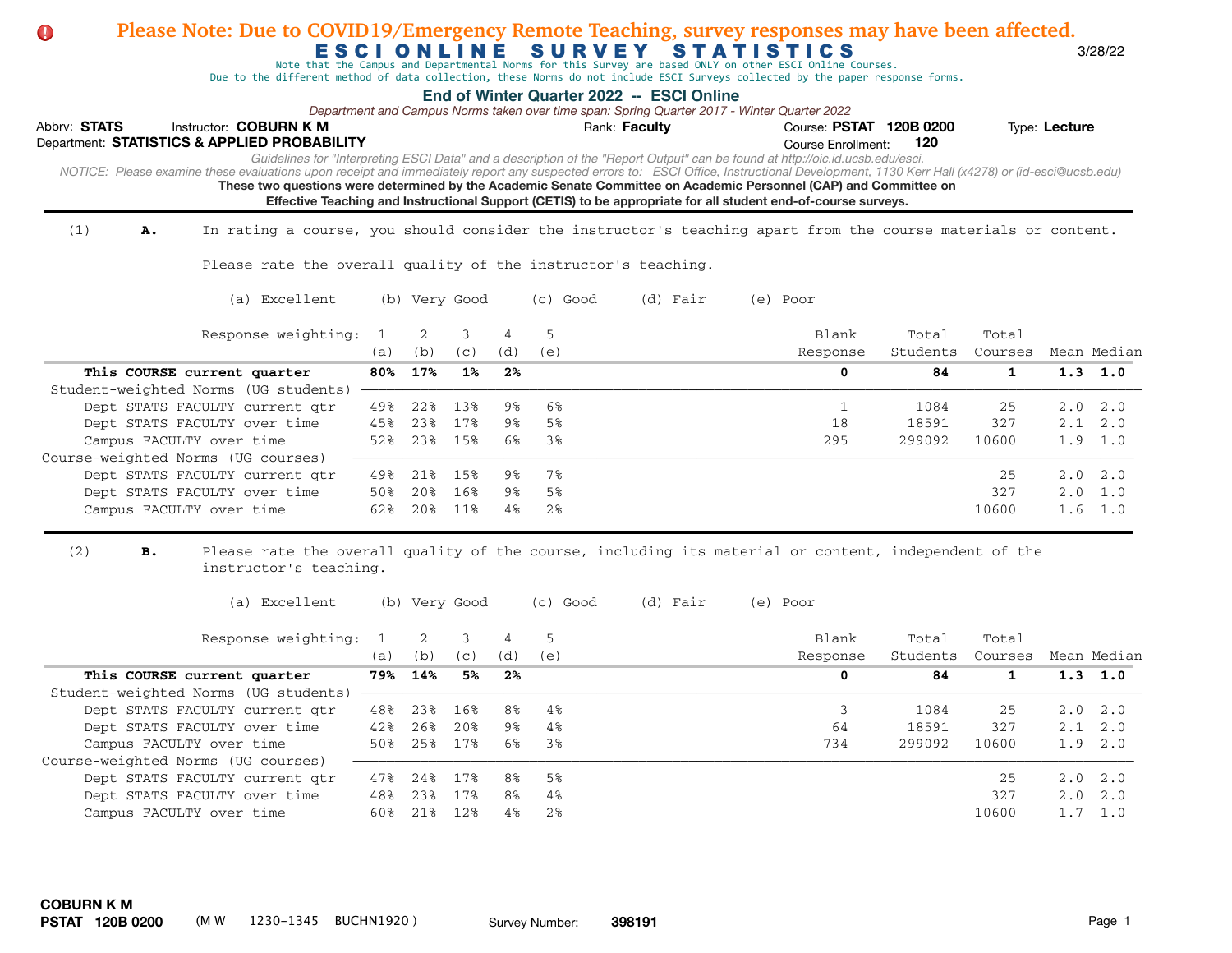Note that the Campus and Departmental Norms for this Survey are based ONLY on other ESCI Online Courses.

Due to the different method of data collection, these Norms do not include ESCI Surveys collected by the paper response forms.

## **End of Winter Quarter 2022 -- ESCI Online**

*Department and Campus Norms taken over time span: Spring Quarter 2017 - Winter Quarter 2022*

| Abbrv: STATS | Instructor: COBURN K M                       | Rank: <b>Faculty</b> | Course: PSTAT 120B 0200                                                                                                                                                                    |     | Type: Lecture |
|--------------|----------------------------------------------|----------------------|--------------------------------------------------------------------------------------------------------------------------------------------------------------------------------------------|-----|---------------|
|              | Department: STATISTICS & APPLIED PROBABILITY |                      | Course Enrollment:                                                                                                                                                                         | 120 |               |
|              |                                              |                      | Guidelines for "Interpreting ESCI Data" and a description of the "Report Output" can be found at http://oic.id.ucsb.edu/esci.                                                              |     |               |
|              |                                              |                      | NOTICE: Please examine these evaluations upon receipt and immediately report any suspected errors to: ESCI Office, Instructional Development, 1130 Kerr Hall (x4278) or (id-esci@ucsb.edu) |     |               |

(5464) **1.** Preparation and organization of lectures.

| Response weighting: 1 2              | (a) | (b) | (C) | (d)   | (e) | Blank<br>Response | Total<br>Students | Total<br>Courses | Mean Median     |
|--------------------------------------|-----|-----|-----|-------|-----|-------------------|-------------------|------------------|-----------------|
| This COURSE current quarter          | 76% | 21% |     | $1\%$ | 1%  | 0                 | 84                |                  | $1.3 \quad 1.0$ |
| Student-weighted Norms (UG students) |     |     |     |       |     |                   |                   |                  |                 |
| Dept STATS FACULTY current qtr       | 54% | 20% | 14% | 8%    | -48 | 10                | 1084              | 25               | $1.9 \quad 1.0$ |
| Dept STATS FACULTY over time         | 53% | 22% | 15% | 7%    | 4%  | 134               | 18509             | 323              | $1.9 \quad 1.0$ |
| Campus FACULTY over time             |     | 22  | 15% | 7%    | 4%  | 135               | 18545             | 330              | $1.9 \quad 1.0$ |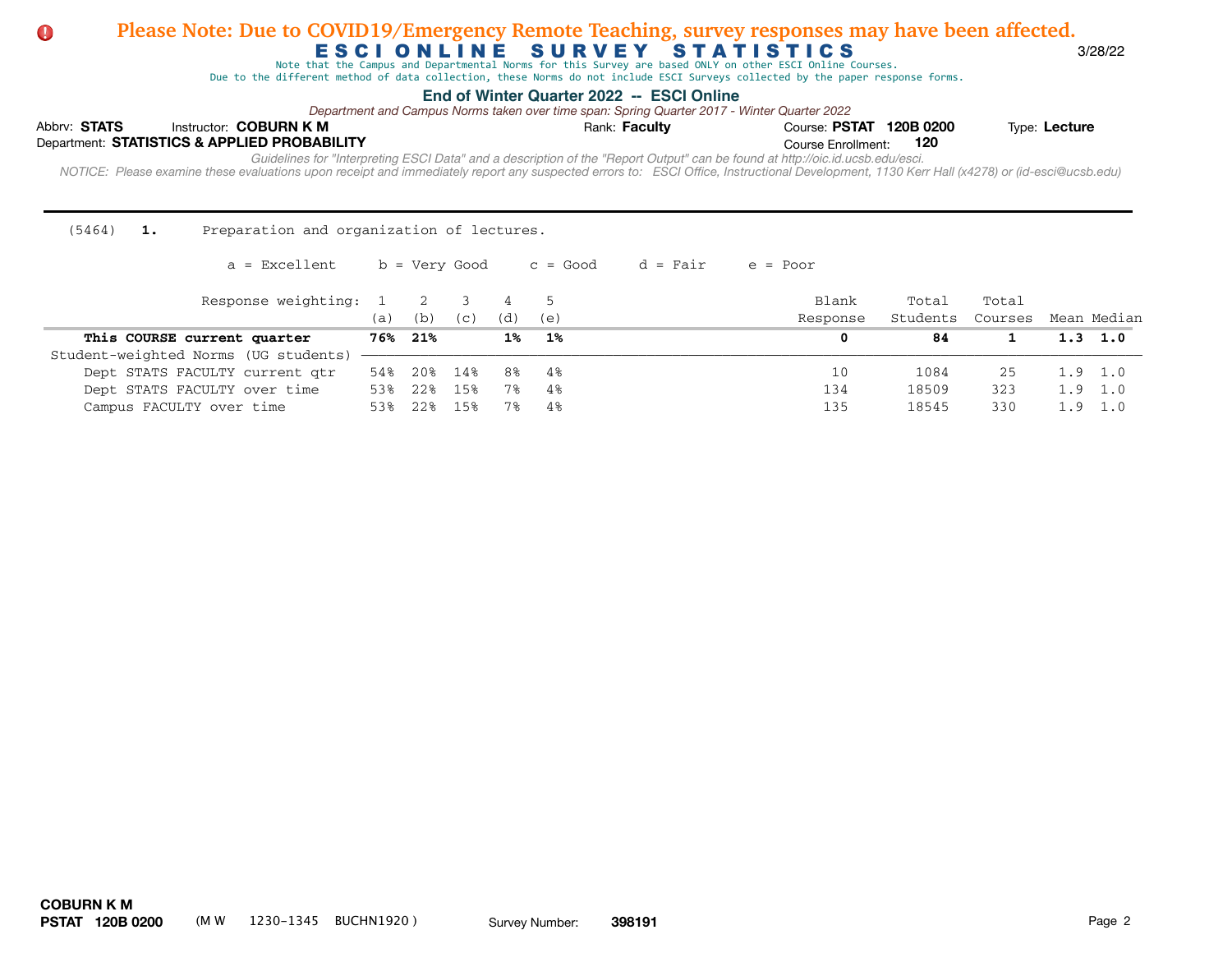| Please Note: Due to COVID19/Emergency Remote Teaching, survey responses may have been affected.<br>$\mathbf 0$<br><b>ESCIONLINE</b>                                                                                                                                                                                                                                                    | <b>STATISTICS</b><br>SURVEY<br>Note that the Campus and Departmental Norms for this Survey are based ONLY on other ESCI Online Courses.<br>Due to the different method of data collection, these Norms do not include ESCI Surveys collected by the paper response forms.<br>End of Winter Quarter 2022 -- ESCI Online |                           | 3/28/22       |
|----------------------------------------------------------------------------------------------------------------------------------------------------------------------------------------------------------------------------------------------------------------------------------------------------------------------------------------------------------------------------------------|------------------------------------------------------------------------------------------------------------------------------------------------------------------------------------------------------------------------------------------------------------------------------------------------------------------------|---------------------------|---------------|
|                                                                                                                                                                                                                                                                                                                                                                                        | Department and Campus Norms taken over time span: Spring Quarter 2017 - Winter Quarter 2022                                                                                                                                                                                                                            |                           |               |
| Abbrv: STATS<br>Instructor: <b>COBURN K M</b>                                                                                                                                                                                                                                                                                                                                          | Rank: Faculty                                                                                                                                                                                                                                                                                                          | Course: PSTAT 120B 0200   | Type: Lecture |
| Department: STATISTICS & APPLIED PROBABILITY                                                                                                                                                                                                                                                                                                                                           |                                                                                                                                                                                                                                                                                                                        | 120<br>Course Enrollment: |               |
| NOTICE: Please examine these evaluations upon receipt and immediately report any suspected errors to: ESCI Office, Instructional Development, 1130 Kerr Hall (x4278) or (id-esci@ucsb.edu)                                                                                                                                                                                             | Guidelines for "Interpreting ESCI Data" and a description of the "Report Output" can be found at http://oic.id.ucsb.edu/esci.                                                                                                                                                                                          |                           |               |
| (1408)<br>Comments:                                                                                                                                                                                                                                                                                                                                                                    |                                                                                                                                                                                                                                                                                                                        |                           |               |
| Lectures were very organized                                                                                                                                                                                                                                                                                                                                                           |                                                                                                                                                                                                                                                                                                                        |                           |               |
| Professor Coburn always comes prepared and is always eager to answer any questions that we may have. Her lectures of clear and<br>concise and prepare us for our assignments. Although the quizzes are challenging and require a lot of time and practice, Professor<br>Coburn does a good job at setting her students up for success.                                                 |                                                                                                                                                                                                                                                                                                                        |                           |               |
| The lectures are clear in explaining the material that we learned for that week. There are examples of problems we encounter for<br>the homework and quizzes, which are useful in helping me understand the goals of the readings. I couldn't rate this higher due to<br>there being many instances of typos in the lecture slides, but they are usually minor, and are quickly fixed. |                                                                                                                                                                                                                                                                                                                        |                           |               |
| Sometimes things move a little fast but its nice to have the recordings to rewatch after the live lectures.                                                                                                                                                                                                                                                                            |                                                                                                                                                                                                                                                                                                                        |                           |               |
| Best teacher I had this quarter!                                                                                                                                                                                                                                                                                                                                                       |                                                                                                                                                                                                                                                                                                                        |                           |               |
| I like her slides which are helpful as well as motivate us to enjoy learning materials with cute or funny images related to<br>lectures.                                                                                                                                                                                                                                               |                                                                                                                                                                                                                                                                                                                        |                           |               |
| Coburn has an amazing organization of lectures, and the material is always so simple to understand.                                                                                                                                                                                                                                                                                    |                                                                                                                                                                                                                                                                                                                        |                           |               |
| None.                                                                                                                                                                                                                                                                                                                                                                                  |                                                                                                                                                                                                                                                                                                                        |                           |               |
| All of the class material seemed to be planned out well beforehand. The course was well paced and comprehensive.                                                                                                                                                                                                                                                                       |                                                                                                                                                                                                                                                                                                                        |                           |               |
| Everything is very organized and easy to read. The only minor inconvenience is when the slides are updated and I have to redownload<br>them. Other than that everything is so easy to find and understand.                                                                                                                                                                             |                                                                                                                                                                                                                                                                                                                        |                           |               |
| Very simple and easy to understand.                                                                                                                                                                                                                                                                                                                                                    |                                                                                                                                                                                                                                                                                                                        |                           |               |
| Prof. Coburn is a delight to work with and work on material with. I'm really grateful to have gotten to know her this quarter, and<br>I feel like she really cares about her students.                                                                                                                                                                                                 |                                                                                                                                                                                                                                                                                                                        |                           |               |
| Katie would have lecture slides posted on Gauchospace before each lecture. This shows how well prepared she is and it helps us<br>students to be ready for class. The organization is pretty good because she provides a topic outline and a recap section at the end<br>of each lecture slides.                                                                                       |                                                                                                                                                                                                                                                                                                                        |                           |               |
| She's so kind! She walks us through the material diligently yet at a good pace. I feel prepared for the quizzes and midterms just                                                                                                                                                                                                                                                      |                                                                                                                                                                                                                                                                                                                        |                           |               |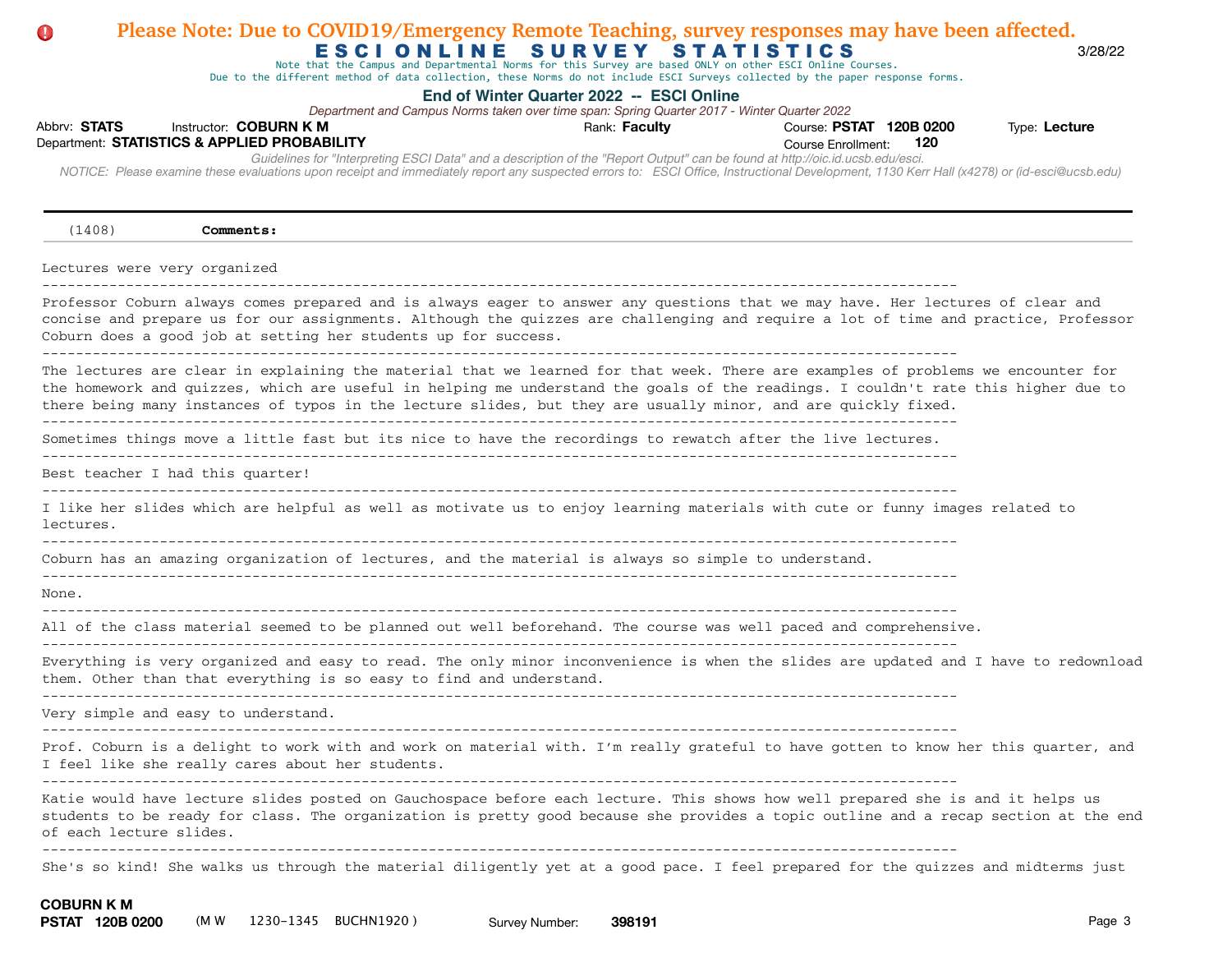## Abbrv: STATS Instructor: COBURN K M **COUR EXECUTS** Rank: Faculty **Providence: PSTAT 120B 0200** Type: Lecture Course Enrollment: cululellines for interpreting ESCT Data and a description of the report Culput can be found at http://oic.id.ucsb.edu/esci.<br>NOTICE: Please examine these evaluations upon receipt and immediately report any suspected errors ADDIV: STATS Instructor: COBURN K M<br>Department: STATISTICS & APPLIED PROBABILITY **120 120 120 120 120 120 120 120 120 120 120 120 120 120 120 120 120 120 120 120 120 120** E S C I O N L I N E S U R V E Y S T A T I S T I C S 3/28/22 **End of Winter Quarter 2022 -- ESCI Online** Course Enrollment: STATISTICS & APPLIED PROBABILITY<br>Guidelines for "Interpreting ESCI Data" and a description of the "Report Output" can be found at http://oic.id.ucsb.edu/esci. Department and Campus Norms taken over time span: Spring Quarter 2017 - Winter Quarter 2022 Note that the Campus and Departmental Norms for this Survey are based ONLY on other ESCI Online Courses. Due to the different method of data collection, these Norms do not include ESCI Surveys collected by the paper response forms. **Please Note: Due to COVID19/Emergency Remote Teaching, survey responses may have been affected.** Very simple and easy to understand. I feel like she really cares about her students. I feel like she ------------------------------------------------------------------------------------------------------------ by doing the homework. ------------------------------------------------------------------------------------------------------------- Her class is really organized in terms of the content and timing ------------------------------------------------------------------------------------------------------------- I really liked the class structure. The timeline made sense, the homework was challenging (as were the quizzes and exams), and it let me get a deep understanding of the material. I thought the midterm was very interesting as it was based on a real world scenario which made it fun, even though it was an exam. The class has been pretty stress free despite the challenging concepts and I think the professor is to thank for that :) . ------------------------------------------------------------------------------------------------------------- Had very lengthy slides, but they were filled with digestible information and examples. She would be sure to break down each topic and equation piece by piece, so I was able to get a very good understanding from her teaching. She would also include pictures of her pets on the slide after we completed a very difficult problem and I thought they were very cute. ------------------------------------------------------------------------------------------------------------- Always made the slides available before lecture which was helpful. Also updated those slides regularly to make sure we had all the relevant information. Things felt very disorganized towards the end, but I don't blame her since she lost an entire week of instruction due to the holidays this quarter. ------------------------------------------------------------------------------------------------------------- Lectures were organized extremely well and recorded with provided slides so students could review them after lecture. ------------------------------------------------------------------------------------------------------------- Professor was incredibly organized! ------------------------------------------------------------------------------------------------------------- The lectures were straightforward and easy to follow, but sometimes I was not able to make it to class and I noticed that often times it took a couple days for the recording to be posted. ------------------------------------------------------------------------------------------------------------- She was very organized with her lecture content and had a manageable amount of content per lecture/week. ------------------------------------------------------------------------------------------------------------- Slides often had typos and examples given in class were unrelated to homework problems or exam questions. ------------------------------------------------------------------------------------------------------------- The structure of the lecture is clear. Also, love how she still stream and record the class even after resuming the in-person instruction. However, Prof.Coburn is not good at explanation. Sometimes, I am still confused a lot after the lecture. However, the textbook does a great job of explaining.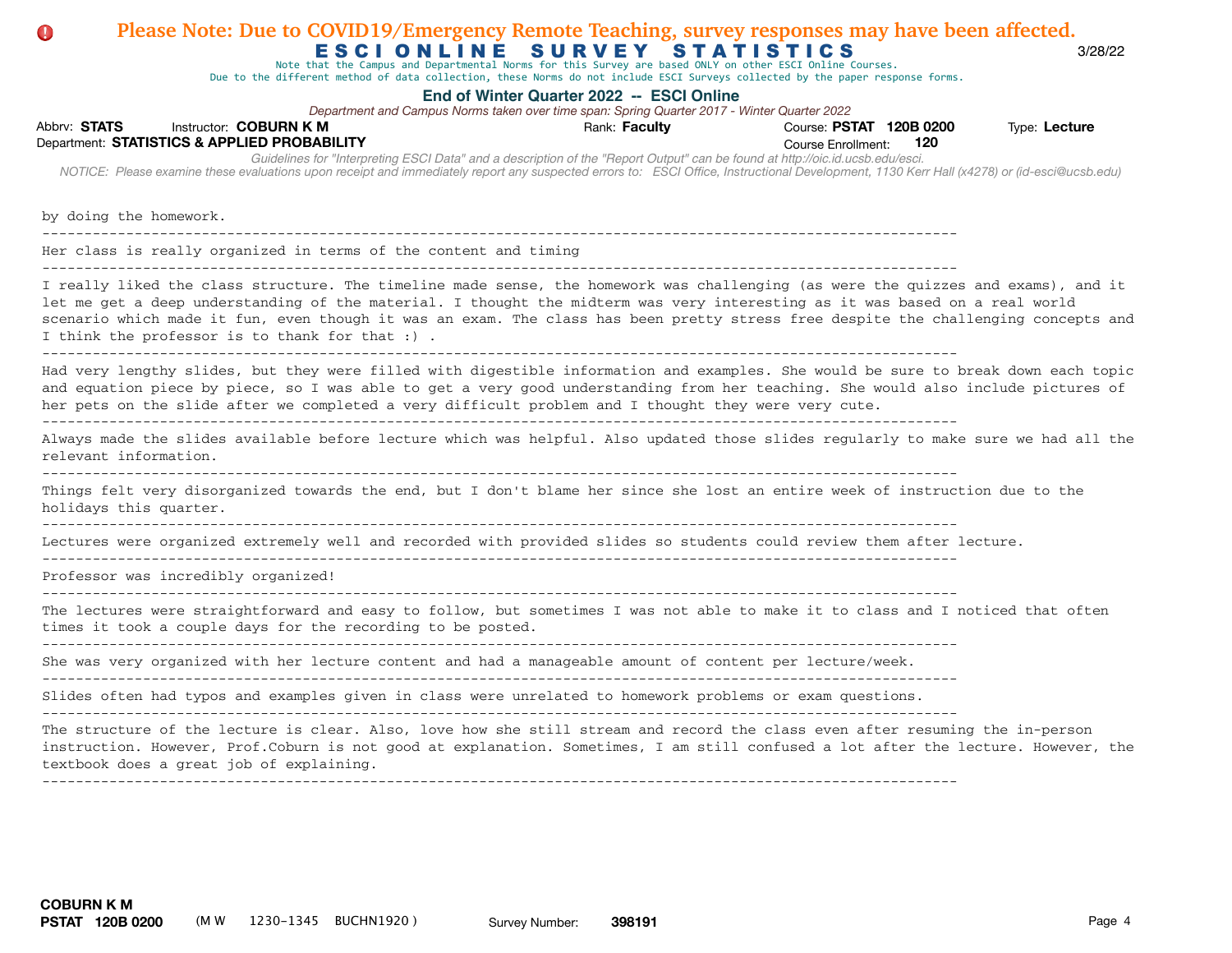Note that the Campus and Departmental Norms for this Survey are based ONLY on other ESCI Online Courses.

Due to the different method of data collection, these Norms do not include ESCI Surveys collected by the paper response forms.

## **End of Winter Quarter 2022 -- ESCI Online**

| Abbrv: STATS | Instructor: COBURN K M                       | Rank: <b>Faculty</b>                                                                                                                                                                       | Course: PSTAT 120B 0200 |       | Type: Lecture |
|--------------|----------------------------------------------|--------------------------------------------------------------------------------------------------------------------------------------------------------------------------------------------|-------------------------|-------|---------------|
|              | Department: STATISTICS & APPLIED PROBABILITY |                                                                                                                                                                                            | Course Enrollment:      | - 120 |               |
|              |                                              | Guidelines for "Interpreting ESCI Data" and a description of the "Report Output" can be found at http://oic.id.ucsb.edu/esci.                                                              |                         |       |               |
|              |                                              | NOTICE: Please examine these evaluations upon receipt and immediately report any suspected errors to: ESCI Office, Instructional Development, 1130 Kerr Hall (x4278) or (id-esci@ucsb.edu) |                         |       |               |

| (5465)<br>2.                         | Instructor's apparent knowledge and enthusiasm for the subject matter. |     |     |     |     |                                     |          |                              |       |                 |  |
|--------------------------------------|------------------------------------------------------------------------|-----|-----|-----|-----|-------------------------------------|----------|------------------------------|-------|-----------------|--|
| a = Excellent                        |                                                                        |     |     |     |     | $b = Verv$ Good $c = Good$ d = Fair | e = Poor |                              |       |                 |  |
| Response weighting: 1 2 3 4 5        |                                                                        |     |     |     |     |                                     | Blank    | Total                        | Total |                 |  |
|                                      | (a)                                                                    | (b) | (C) | (d) | (e) |                                     | Response | Students Courses Mean Median |       |                 |  |
| This COURSE current quarter          | 90%                                                                    | 7%  | 2%  |     |     |                                     | 0        | 84                           |       | $1.1 \quad 1.0$ |  |
| Student-weighted Norms (UG students) |                                                                        |     |     |     |     |                                     |          |                              |       |                 |  |

| This COURSE current quarter                             | ש ש | $\sim$      | - 43              |    |     | 84    |     |               |
|---------------------------------------------------------|-----|-------------|-------------------|----|-----|-------|-----|---------------|
| Student-weighted Norms (UG students) ------------------ |     |             |                   |    |     |       |     |               |
| Dept STATS FACULTY current gtr                          |     |             | 65% 17% 13% 4% 1% |    |     | 1084  | 25  | $\pm 0.6$ 1.0 |
| Dept STATS FACULTY over time                            |     | 61% 21% 12% |                   | 4% | 156 | 18509 | 323 | 7 1 0         |
| Campus FACULTY over time                                |     | 21%         | 12%               | 4% | 157 | 18545 | 330 |               |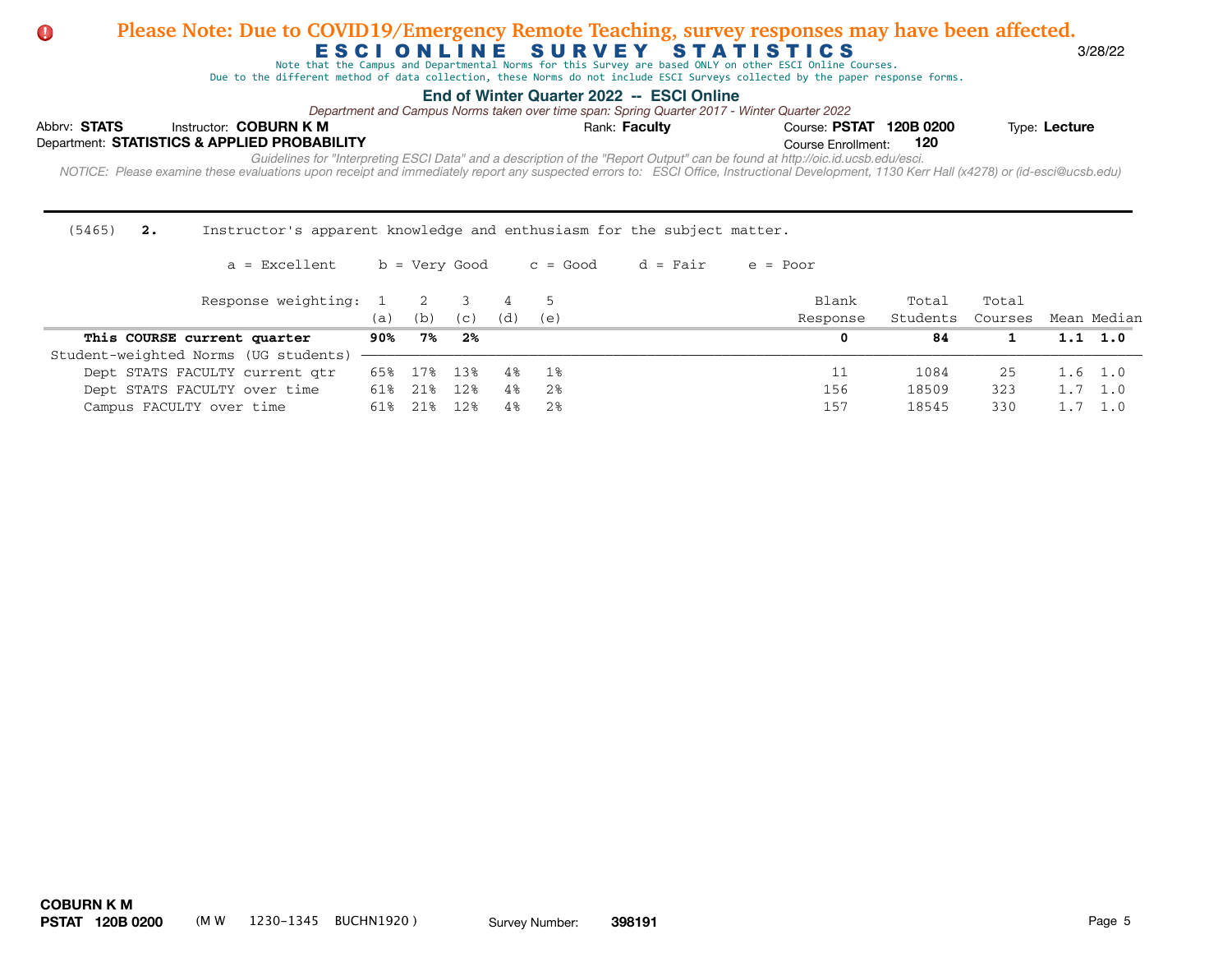# Abbrv: STATS Instructor: COBURN K M **COUR EXECUTS** Rank: Faculty **Providence: PSTAT 120B 0200** Type: Lecture Course Enrollment:  *NOTICE: Please examine these evaluations upon receipt and immediately report any suspected errors to: ESCI Office, Instructional Development, 1130 Kerr Hall (x4278) or (id-esci@ucsb.edu)*  Department: **STATISTICS & APPLIED PROBABILITY 120** E S C I O N L I N E S U R V E Y S T A T I S T I C S 3/28/22 **End of Winter Quarter 2022 -- ESCI Online** *Guidelines for "Interpreting ESCI Data" and a description of the "Report Output" can be found at http://oic.id.ucsb.edu/esci. Department and Campus Norms taken over time span: Spring Quarter 2017 - Winter Quarter 2022* Note that the Campus and Departmental Norms for this Survey are based ONLY on other ESCI Online Courses. Due to the different method of data collection, these Norms do not include ESCI Surveys collected by the paper response forms. **Please Note: Due to COVID19/Emergency Remote Teaching, survey responses may have been affected.** (1409) **Comments:** Never had a question that she wasn't able to answer. ------------------------------------------------------------------------------------------------------------- Professor Coburn's knowledge and passion for statistics is motiving. Despite PSTAT 120B being a challenging course that requires a lot of effort and studying on the students part, Professor Coburn has made statistics not only enjoyable, but also easy to understand. I would take her again for any other upper division PSTAT course if I could! ------------------------------------------------------------------------------------------------------------- The instructor shows a passionate enthusiasm for teaching and makes sure to add some light-heartedness in each lecture so that the class is still entertaining in the midst of long explanations. ------------------------------------------------------------------------------------------------------------- She understands what were looking for out of learning statistics versus just teaching out of the book ------------------------------------------------------------------------------------------------------------- The best professor I've had at UCSB. She genuinely cares about helping students learn, and if it were my decision, I would let Professor Coburn teach every PSTAT course here. ------------------------------------------------------------------------------------------------------------- None.  $-$ Professor Coburn is obviously very enthusiastic about statistics! She always has interesting stories or snippets of knowledge to share with us.  $-$ Professor Coburn is very enthusiastic about statistics and knows a lot about it. Her excitement about the course excites me and makes me want to pay attention and learn more.  $-$ Very enthusiastic and passionate about the subject, helped find many ways to make the subject more interesting or relevant. ------------------------------------------------------------------------------------------------------------- Professor Coburn is very enthusiastic about lecture material and she sometimes includes pictures of her pets on slides which is really awesome. ------------------------------------------------------------------------------------------------------------- Katie is pretty knowledgeable and enthusiastic when teaching. She always says that she loves teaching and provides jokes/memes/fun facts to keep lectures lively. I appreciate how she always tries to keep her students attentive and interested in the lecture especially when some of the material content can be really confusing and stressful to look at. ------------------------------------------------------------------------------------------------------------ she is really enthusiastic and she is definitely professional ------------------------------------------------------------------------------------------------------------- I can tell that she really enjoys statistics and wants us to enjoy it just as much as her. Feeling her joy when we get through a difficult problem or her enthusiasm when a student answers one of her questions makes me excited to attend the next lecture. -------------------------------------------------------------------------------------------------------------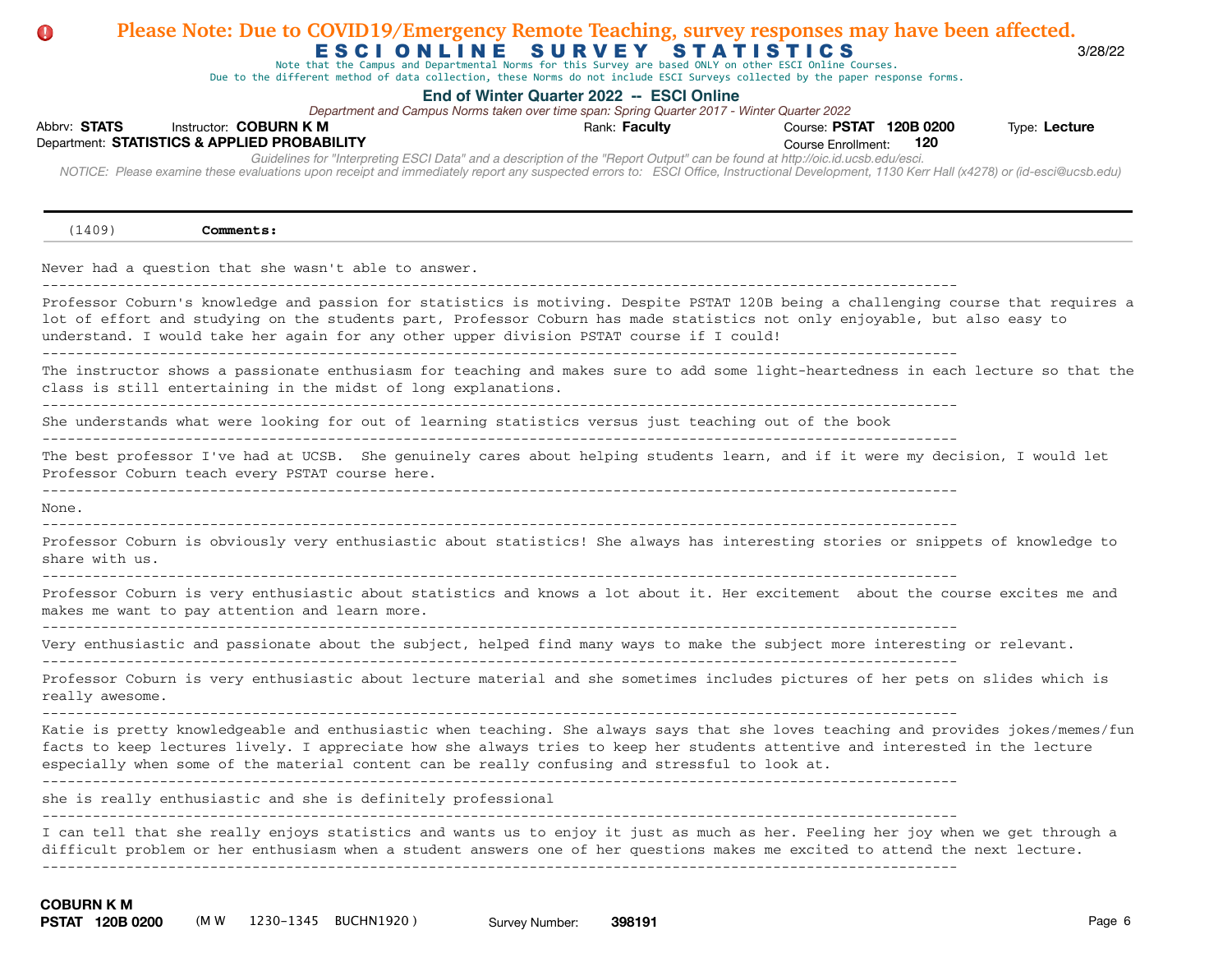#### E S C I O N L I N E S U R V E Y S T A T I S T I C S 3/28/22 **Please Note: Due to COVID19/Emergency Remote Teaching, survey responses may have been affected. n** Please  $\mathsf F \subseteq \mathsf F \subseteq \mathsf F \subseteq \mathsf F \subseteq \mathsf F \subseteq \mathsf F \subseteq \mathsf F \subseteq \mathsf F \subseteq \mathsf F \subseteq \mathsf F \subseteq \mathsf F \subseteq \mathsf F \subseteq \mathsf F \subseteq \mathsf F \subseteq \mathsf F \subseteq \mathsf F \subseteq \mathsf F \subseteq \mathsf F \subseteq \mathsf F \subseteq \mathsf F \subseteq \mathsf F \subseteq \mathsf F \subseteq \mathsf F \subseteq \mathsf F \subseteq \mathsf F \subseteq \mathsf F \subseteq \mathsf F \subseteq \mathsf F \subseteq \mathsf F \subseteq \mathsf F \subseteq \mathsf F \subseteq \mathsf F \subseteq \mathsf F \subseteq \mathsf F \subseteq \mathsf F \subseteq \mathsf F \subseteq \mathsf F$

Note that the Campus and Departmental Norms for this Survey are based ONLY on other ESCI Online Courses.

Due to the different method of data collection, these Norms do not include ESCI Surveys collected by the paper response forms.

### **End of Winter Quarter 2022 -- ESCI Online** content of the material content content content content of the material

|                                              |                               |                                                       | Department and Campus Norms taken over time span: Spring Quarter 2017 - Winter Quarter 2022                                   |               |                         |     |                                                                                                                                                                                            |
|----------------------------------------------|-------------------------------|-------------------------------------------------------|-------------------------------------------------------------------------------------------------------------------------------|---------------|-------------------------|-----|--------------------------------------------------------------------------------------------------------------------------------------------------------------------------------------------|
| Abbrv: STATS                                 | Instructor: <b>COBURN K M</b> |                                                       |                                                                                                                               | Rank: Faculty | Course: PSTAT 120B 0200 |     | Type: Lecture                                                                                                                                                                              |
| Department: STATISTICS & APPLIED PROBABILITY |                               |                                                       |                                                                                                                               |               | Course Enrollment:      | 120 |                                                                                                                                                                                            |
|                                              |                               |                                                       | Guidelines for "Interpreting ESCI Data" and a description of the "Report Output" can be found at http://oic.id.ucsb.edu/esci. |               |                         |     | NOTICE: Please examine these evaluations upon receipt and immediately report any suspected errors to: ESCI Office, Instructional Development, 1130 Kerr Hall (x4278) or (id-esci@ucsb.edu) |
|                                              |                               |                                                       | Extremely passionate about statistics, and very knowledgeable as well.                                                        |               |                         |     |                                                                                                                                                                                            |
| again, I would quite literally be honored.   |                               |                                                       | amazing, kind, good-at-teaching, passionate professor in the stats department again. If I ever get to take a class with Katie |               |                         |     | Katie made me want to learn more because of her genuine passion and love for this subject. I don't know if I will ever have such an                                                        |
|                                              |                               |                                                       | Professor was very engaged and seemed excited to teach each class.                                                            |               |                         |     |                                                                                                                                                                                            |
|                                              |                               | Professor was obviously well-versed in her knowledge. |                                                                                                                               |               |                         |     |                                                                                                                                                                                            |
|                                              |                               |                                                       | I love the professor's enthusiasm for statistics and the small things she does to make us students more engaged.              |               |                         |     |                                                                                                                                                                                            |
|                                              |                               |                                                       | She was always excited and interested in the course materials we were discussing.                                             |               |                         |     |                                                                                                                                                                                            |
|                                              |                               |                                                       |                                                                                                                               |               |                         |     |                                                                                                                                                                                            |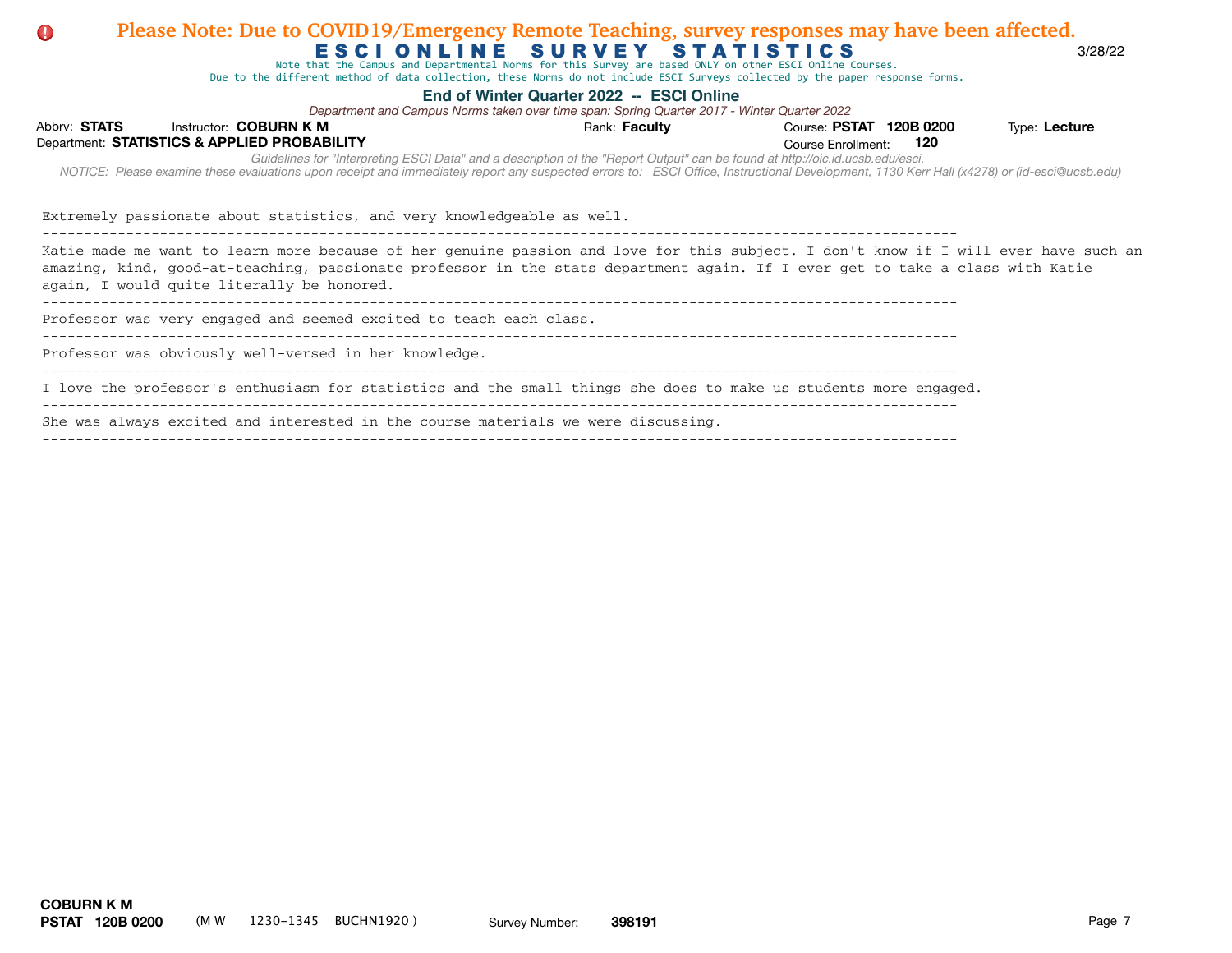Note that the Campus and Departmental Norms for this Survey are based ONLY on other ESCI Online Courses.

Due to the different method of data collection, these Norms do not include ESCI Surveys collected by the paper response forms.

## **End of Winter Quarter 2022 -- ESCI Online**

|              |                                              |                        | population and bumpub remote anon orbit anno opain. Opinig additor Lotter remote addition Lotter                                                                                                                                                                                                                            |                      |                         |     |               |
|--------------|----------------------------------------------|------------------------|-----------------------------------------------------------------------------------------------------------------------------------------------------------------------------------------------------------------------------------------------------------------------------------------------------------------------------|----------------------|-------------------------|-----|---------------|
| Abbrv: STATS |                                              | Instructor: COBURN K M |                                                                                                                                                                                                                                                                                                                             | Rank: <b>Facultv</b> | Course: PSTAT 120B 0200 |     | Type: Lecture |
|              | Department: STATISTICS & APPLIED PROBABILITY |                        |                                                                                                                                                                                                                                                                                                                             |                      | Course Enrollment:      | 120 |               |
|              |                                              |                        | Guidelines for "Interpreting ESCI Data" and a description of the "Report Output" can be found at http://oic.id.ucsb.edu/esci.<br>NOTICE: Please examine these evaluations upon receipt and immediately report any suspected errors to: ESCI Office, Instructional Development, 1130 Kerr Hall (x4278) or (id-esci@ucsb.edu) |                      |                         |     |               |

| (5466)<br>Accessibility and helpfulness of the instructor outside of class (during<br>з.<br>office hours.) |     |               |     |     |          |          |            |          |         |                 |             |
|------------------------------------------------------------------------------------------------------------|-----|---------------|-----|-----|----------|----------|------------|----------|---------|-----------------|-------------|
| a = Excellent                                                                                              |     | b = Very Good |     |     | c = Good | d = Fair | $e = Poor$ |          |         |                 |             |
| Response weighting:                                                                                        |     | 2             | - 3 | 4   | -5       |          | Blank      | Total    | Total   |                 |             |
|                                                                                                            | (a) | (b)           | (C) | (d) | (e)      |          | Response   | Students | Courses |                 | Mean Median |
| This COURSE current quarter                                                                                |     | 75% 15%       | 8%  | 1%  |          |          | 0          | 84       |         | $1.4$ 1.0       |             |
| Student-weighted Norms (UG students)                                                                       |     |               |     |     |          |          |            |          |         |                 |             |
| Dept STATS FACULTY current gtr                                                                             | 54% | 21%           | 17% | 5%  | 38       |          | 21         | 1084     | 25      | $1.8 \quad 1.0$ |             |
| Dept STATS FACULTY over time                                                                               | 50% | 23%           | 18% | 6%  | 38       |          | 365        | 18509    | 323     | $1.9 \quad 1.0$ |             |
| Campus FACULTY over time                                                                                   | 50% | 23%           | 18% | 6%  | 3%       |          | 366        | 18545    | 330     | 1.9             | 1.0         |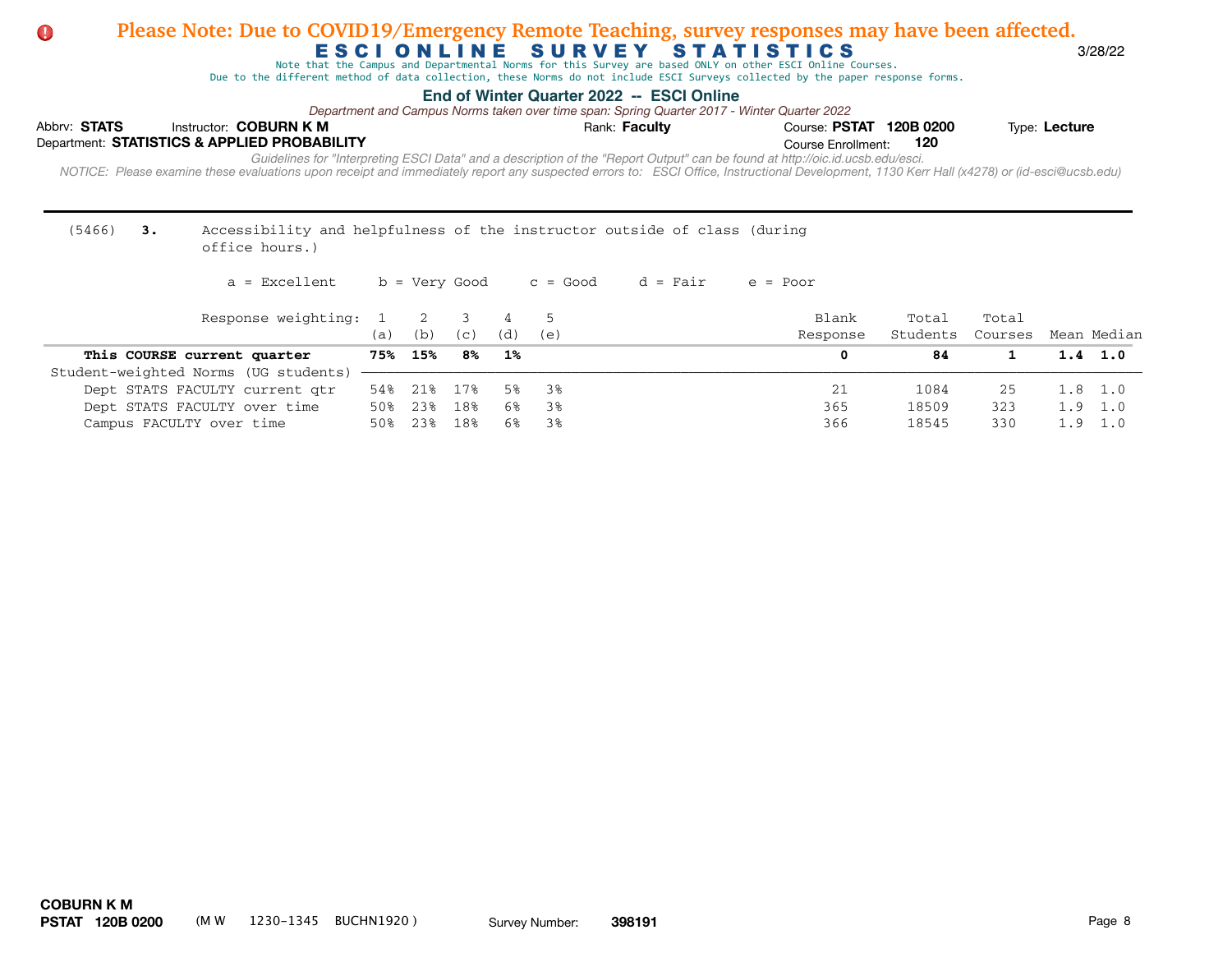# Abbrv: STATS Instructor: COBURN K M **COUR EXECUTS** Rank: Faculty **Providence: PSTAT 120B 0200** Type: Lecture Course Enrollment:  *NOTICE: Please examine these evaluations upon receipt and immediately report any suspected errors to: ESCI Office, Instructional Development, 1130 Kerr Hall (x4278) or (id-esci@ucsb.edu)*  Department: **STATISTICS & APPLIED PROBABILITY 120** E S C I O N L I N E S U R V E Y S T A T I S T I C S 3/28/22 **End of Winter Quarter 2022 -- ESCI Online** *Guidelines for "Interpreting ESCI Data" and a description of the "Report Output" can be found at http://oic.id.ucsb.edu/esci. Department and Campus Norms taken over time span: Spring Quarter 2017 - Winter Quarter 2022* Note that the Campus and Departmental Norms for this Survey are based ONLY on other ESCI Online Courses. Due to the different method of data collection, these Norms do not include ESCI Surveys collected by the paper response forms. **Please Note: Due to COVID19/Emergency Remote Teaching, survey responses may have been affected.** (1410) **Comments:** She is always available to her students. Even when the quarter was online, she was still willing to meet one-on-one over zoom if we had any questions. As students, we would access her through piazza, email, zoom, and in person. She responds in a quick manner and is beyond helpful. ------------------------------------------------------------------------------------------------------------- The instructor provides two office hour sessions per week which are a lengthy amount of time each. I had no problems visiting office hours, and even just listening through them was helpful in clearing up some questions about the course and course material.  $-$ Great availability ------------------------------------------------------------------------------------------------------------- I fully understand lecture recordings are the special measure under covid and professors are busy, but it could be more helpful if you upload them sooner after each lecture. ------------------------------------------------------------------------------------------------------------- None. ------------------------------------------------------------------------------------------------------------- As she admits herself, she's not always the most vigilant about checking emails. However, her willingness to engage with students both in weekly office hours and Piazza more than makes up for it! ------------------------------------------------------------------------------------------------------------- Professor Coburn has two versions of OH, in person and online. This is very accommodating for students who can't make it in person. She is very attentive in OH and gives great one on one help. ------------------------------------------------------------------------------------------------------------- Professor Coburn has 4 hours of office hours.  $-$ I've been going to office hours for a good amount of time and I would have to say that every office hour visit has been so helpful both for my mental health and for my academic progress in the class. Whenever I didn't understand something, she would explain very nicely and work problems with me to help me solve certain problems. She even provided extra office hours in person and I enjoyed my time there because accessibility was even better and she took the time just to get to know her students more. I like how there's both zoom and in person office hours on two separate days so you have the choice to go to both.  $-$ I did not attend her office hours, but there were many available if I needed them. ------------------------------------------------------------------------------------------------------------- Sometimes it's hard to reach you through email. ------------------------------------------------------------------------------------------------------------- Katie was always available to answer any questions and she was extremely accommodating when we asked her for help.  $-$ N/A -------------------------------------------------------------------------------------------------------------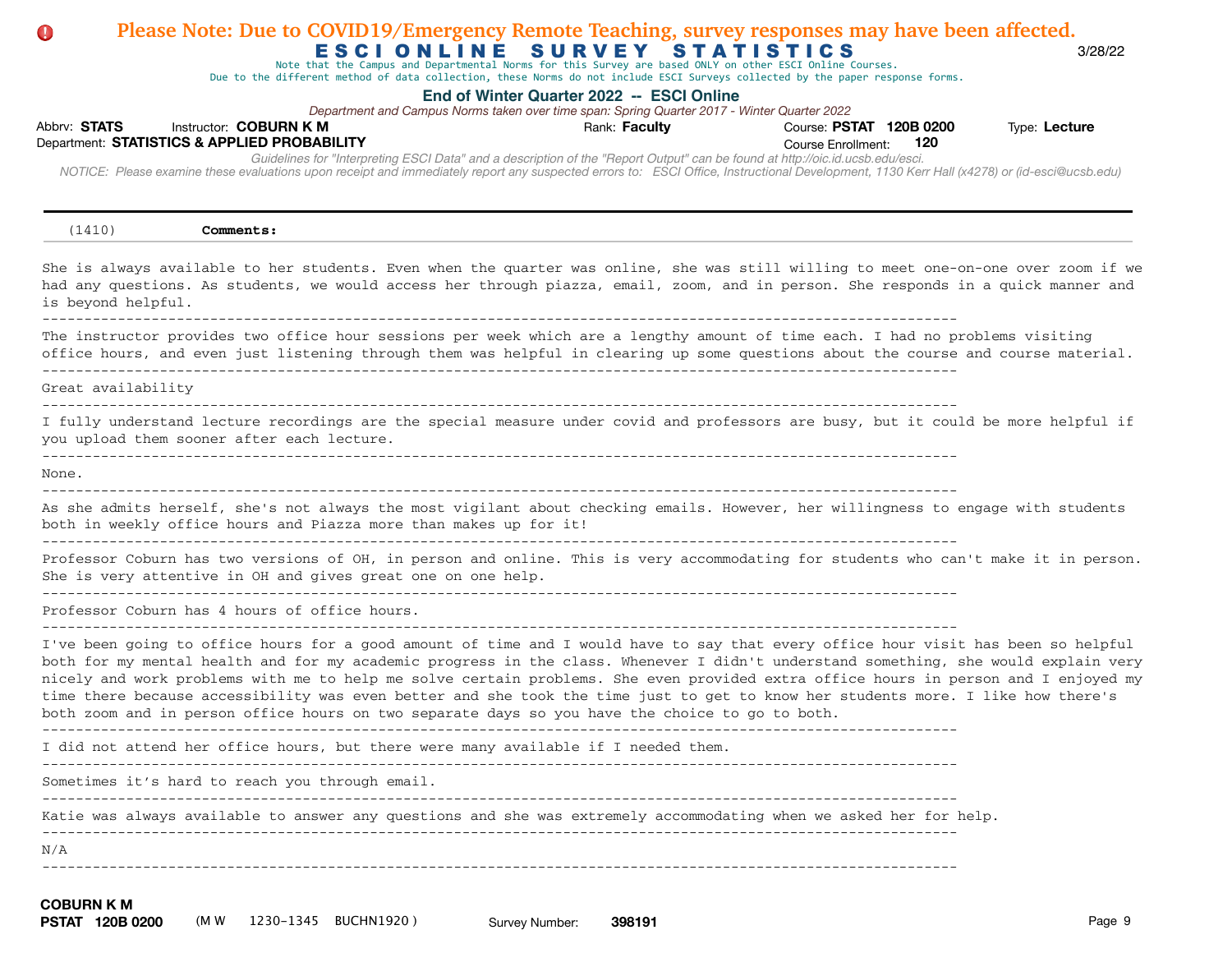#### E S C I O N L I N E S U R V E Y S T A T I S T I C S 3/28/22 **Please Note: Due to COVID19/Emergency Remote Teaching, survey responses may have been affected.**  $\bullet$  Please Note: Due to COVID19/Emergency Remote Teaching, survey responses may have been affected. both zoom and in person of the choice hours on the choice to separate the choice to both. In person of the choi

Note that the Campus and Departmental Norms for this Survey are based ONLY on other ESCI Online Courses. Note that the Campus and Departmental Norms for this Survey are based ONLY on other ESCI Online Courses.

Due to the different method of data collection, these Norms do not include ESCI Surveys collected by the paper response forms. Due to the different method of data collection, these Norms do not include ESCI Surveys (

### **End of Winter Quarter 2022 -- ESCI Online** Particle 2002 -- And the United States of Minter Quarter 2022 -- ESCI Online

| Abbrv: STATS | Instructor: COBURN K M<br>Department: STATISTICS & APPLIED PROBABILITY | Rank: <b>Faculty</b>                                                                                                                                                                                                                                                                                                        | Course: PSTAT 120B 0200<br>Course Enrollment: | 120 | Type: Lecture |
|--------------|------------------------------------------------------------------------|-----------------------------------------------------------------------------------------------------------------------------------------------------------------------------------------------------------------------------------------------------------------------------------------------------------------------------|-----------------------------------------------|-----|---------------|
|              |                                                                        | Guidelines for "Interpreting ESCI Data" and a description of the "Report Output" can be found at http://oic.id.ucsb.edu/esci.<br>NOTICE: Please examine these evaluations upon receipt and immediately report any suspected errors to: ESCI Office, Instructional Development, 1130 Kerr Hall (x4278) or (id-esci@ucsb.edu) |                                               |     |               |
|              |                                                                        | Professor was available multiple times per week and had multiple ways of online contact and help.                                                                                                                                                                                                                           |                                               |     |               |
|              |                                                                        | I was able to talk to her at office hours if I had a question.                                                                                                                                                                                                                                                              |                                               |     |               |
|              |                                                                        | Did not really answer the question on the Piazza, and responded to email slowly                                                                                                                                                                                                                                             |                                               |     |               |
|              |                                                                        | Best professor ever. I love her. Really appreciate her help:)                                                                                                                                                                                                                                                               |                                               |     |               |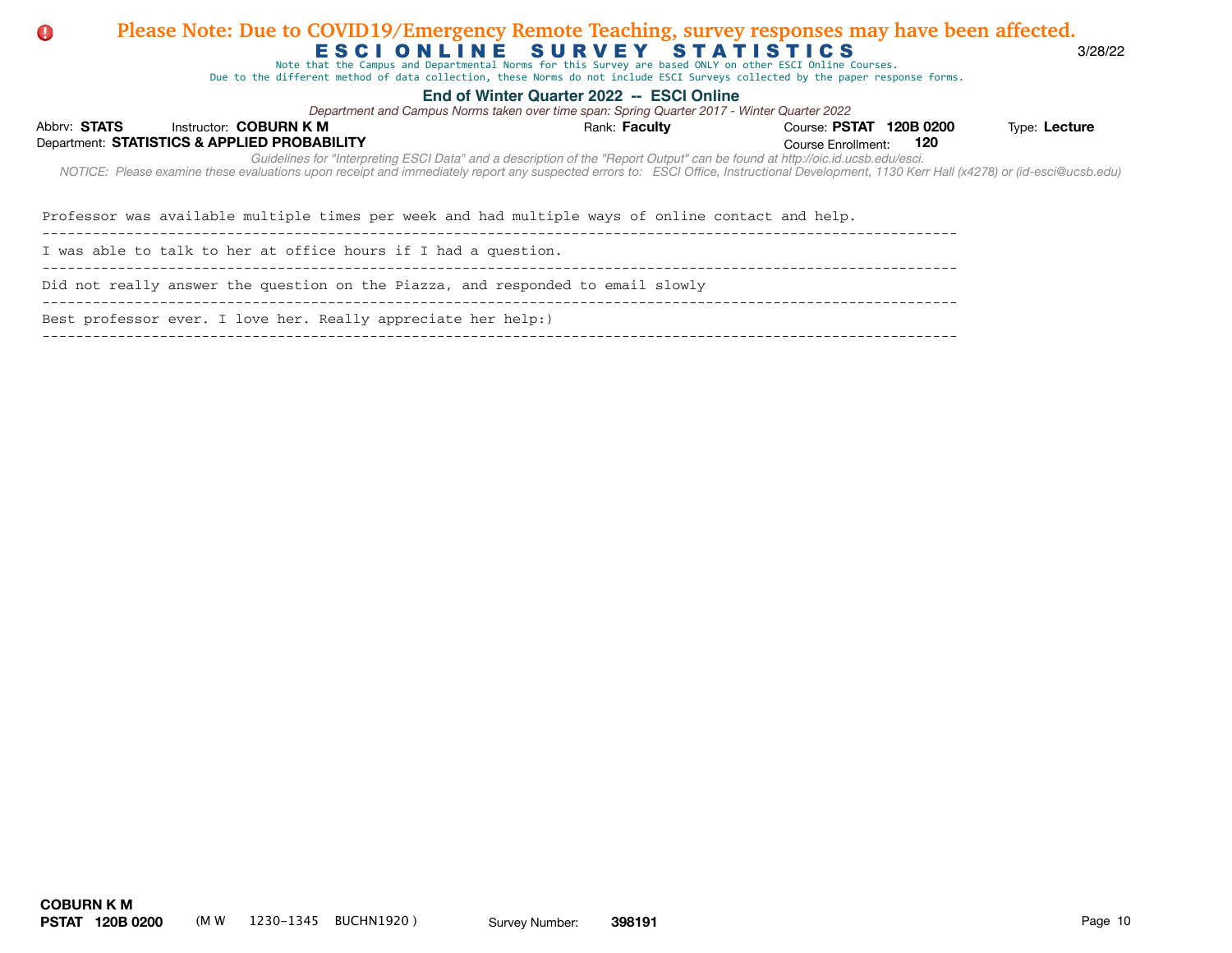Note that the Campus and Departmental Norms for this Survey are based ONLY on other ESCI Online Courses.

Due to the different method of data collection, these Norms do not include ESCI Surveys collected by the paper response forms.

## **End of Winter Quarter 2022 -- ESCI Online**

*Department and Campus Norms taken over time span: Spring Quarter 2017 - Winter Quarter 2022*

| Abbrv: STATS                                 | Instructor: COBURN K M |                                                                                                                                                                                                                                                                                                                             | Rank: <b>Faculty</b> | Course: PSTAT 120B 0200 |       | Type: Lecture |  |
|----------------------------------------------|------------------------|-----------------------------------------------------------------------------------------------------------------------------------------------------------------------------------------------------------------------------------------------------------------------------------------------------------------------------|----------------------|-------------------------|-------|---------------|--|
| Department: STATISTICS & APPLIED PROBABILITY |                        |                                                                                                                                                                                                                                                                                                                             |                      | Course Enrollment:      | - 120 |               |  |
|                                              |                        | Guidelines for "Interpreting ESCI Data" and a description of the "Report Output" can be found at http://oic.id.ucsb.edu/esci.<br>NOTICE: Please examine these evaluations upon receipt and immediately report any suspected errors to: ESCI Office, Instructional Development, 1130 Kerr Hall (x4278) or (id-esci@ucsb.edu) |                      |                         |       |               |  |

(5467) **4.** Clarity of course objectives.

| Response weighting: 1 2              | (a) | (b) | (C) | (d) | (e) | Blank<br>Response | Total<br>Students | Total<br>Courses | Mean Median     |
|--------------------------------------|-----|-----|-----|-----|-----|-------------------|-------------------|------------------|-----------------|
| This COURSE current quarter          | 78% | 16% | 4%  | 2%  |     |                   | 84                |                  | $1.3 \quad 1.0$ |
| Student-weighted Norms (UG students) |     |     |     |     |     |                   |                   |                  |                 |
| Dept STATS FACULTY current gtr       | 51% | 21% | 16% | 7%  | -5% | 13                | 1084              | 25               | $1.9 \quad 1.0$ |
| Dept STATS FACULTY over time         | 46% | 24% | 18% | 8%  | 4%  | 173               | 18509             | 323              | $2.0 \quad 2.0$ |
| Campus FACULTY over time             | 46% | 24% | 18% | 8%  | 4%  | 175               | 18545             | 330              | $2.0 \quad 2.0$ |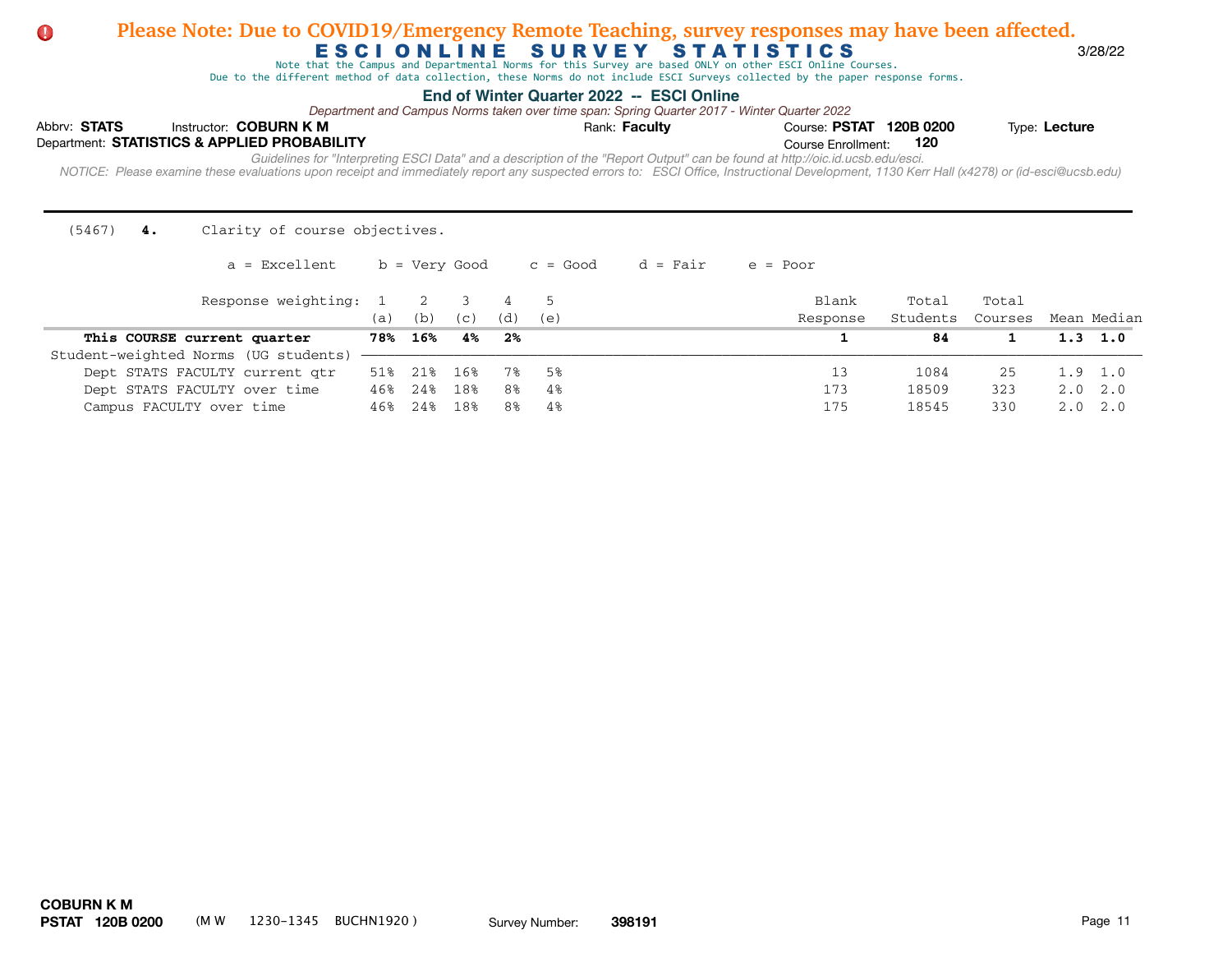# Abbrv: STATS Instructor: COBURN K M **COUR EXECUTS** Rank: Faculty **Providence: PSTAT 120B 0200** Type: Lecture Course Enrollment:  *NOTICE: Please examine these evaluations upon receipt and immediately report any suspected errors to: ESCI Office, Instructional Development, 1130 Kerr Hall (x4278) or (id-esci@ucsb.edu)*  Department: **STATISTICS & APPLIED PROBABILITY 120** E S C I O N L I N E S U R V E Y S T A T I S T I C S 3/28/22 **End of Winter Quarter 2022 -- ESCI Online** *Guidelines for "Interpreting ESCI Data" and a description of the "Report Output" can be found at http://oic.id.ucsb.edu/esci. Department and Campus Norms taken over time span: Spring Quarter 2017 - Winter Quarter 2022* Note that the Campus and Departmental Norms for this Survey are based ONLY on other ESCI Online Courses. Due to the different method of data collection, these Norms do not include ESCI Surveys collected by the paper response forms. **Please Note: Due to COVID19/Emergency Remote Teaching, survey responses may have been affected.** (1411) **Comments:** The course's objectives were explained at the beginning of the quarter, and each week had a list of what was expected to be done. I did not feel that I was confused at which assignments I needed to do at any time during the quarter. ------------------------------------------------------------------------------------------------------------- None. ------------------------------------------------------------------------------------------------------------- Course objectives were clearly outlined for us, and the assignments we are given very obviously correspond to those objectives. ------------------------------------------------------------------------------------------------------------- Most of her presentations and slides are really easy to follow. She also makes class very interactive, so that you know you are learning and paying attention. If there is something you don't get you are always encouraged to ask, no matter what she is in the middle of explaining. ------------------------------------------------------------------------------------------------------------- I'd say what is expected of us is very well known. ------------------------------------------------------------------------------------------------------------- Personally, I think the course itself is really hard and requires you to remember and really understand lots of theorems and to think almost like outside of the box. I think the lectures and assignments have been really good showing the course objectives.  $-$ Very clear ------------------------------------------------------------------------------------------------------------- I feel like it would be good if we can have more proofs in the lecture slides to help us understand the materials. Also, I think there are many related but distinguishable concepts in chapters of point estimators, so it may be better if we can have more examples to illustrate when we can apply certain concepts. ------------------------------------------------------------------------------------------------------------- The course was quite confusing at times due to the complexity of the material. ------------------------------------------------------------------------------------------------------------- N/A ------------------------------------------------------------------------------------------------------------- Great syllabus.  $-$ I think perhaps the course objectives could have been made more clear at the beginning of the quarter (where we are heading towards). I also think that the content of the class is taught/organized in a really confusing manner (ie. I learned confidence intervals and hypothesis testing in AP stats but find myself unable to solve the problems with the framing of 120B, even though the principle behind them hasn't changed). -------------------------------------------------------------------------------------------------------------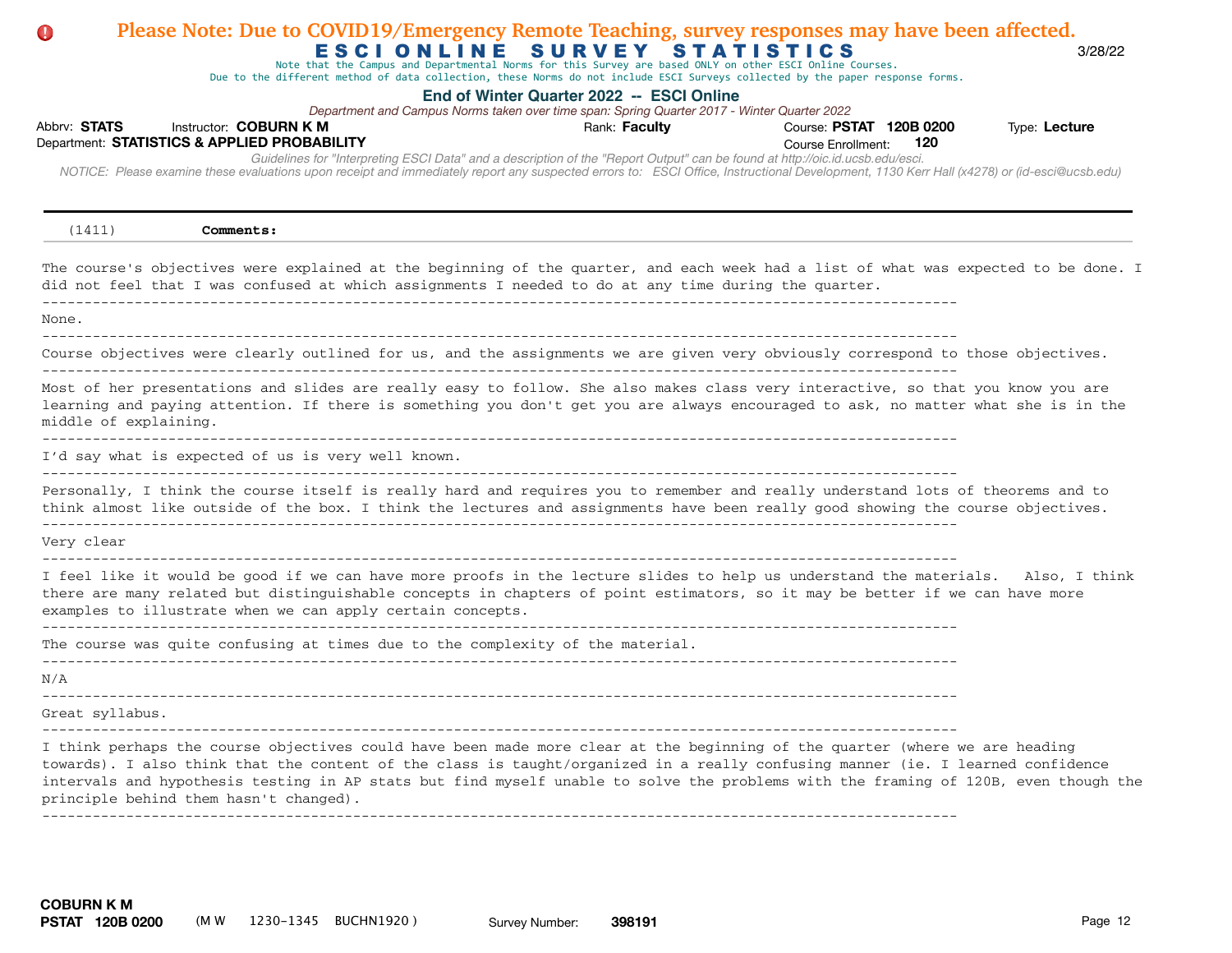Note that the Campus and Departmental Norms for this Survey are based ONLY on other ESCI Online Courses.

Due to the different method of data collection, these Norms do not include ESCI Surveys collected by the paper response forms.

## **End of Winter Quarter 2022 -- ESCI Online**

*Department and Campus Norms taken over time span: Spring Quarter 2017 - Winter Quarter 2022*

| Abbrv: STATS                                 | Instructor: COBURN K M |                                                                                                                                                                                                                                                                                                                             | Rank: <b>Faculty</b> | Course: PSTAT 120B 0200 |       | Type: Lecture |  |
|----------------------------------------------|------------------------|-----------------------------------------------------------------------------------------------------------------------------------------------------------------------------------------------------------------------------------------------------------------------------------------------------------------------------|----------------------|-------------------------|-------|---------------|--|
| Department: STATISTICS & APPLIED PROBABILITY |                        |                                                                                                                                                                                                                                                                                                                             |                      | Course Enrollment:      | - 120 |               |  |
|                                              |                        | Guidelines for "Interpreting ESCI Data" and a description of the "Report Output" can be found at http://oic.id.ucsb.edu/esci.<br>NOTICE: Please examine these evaluations upon receipt and immediately report any suspected errors to: ESCI Office, Instructional Development, 1130 Kerr Hall (x4278) or (id-esci@ucsb.edu) |                      |                         |       |               |  |

#### (5468) **5.** Fairness of workload and assignments.

| Response weighting: 1 2              |     |     |     |     |     | Blank    | Total    | Total   |                 |
|--------------------------------------|-----|-----|-----|-----|-----|----------|----------|---------|-----------------|
|                                      | (a) | (b) | (C) | (d) | (e) | Response | Students | Courses | Mean Median     |
| This COURSE current quarter          | 87% | 8%  | 4%  | 1%  |     |          | 84       |         | $1.2 \quad 1.0$ |
| Student-weighted Norms (UG students) |     |     |     |     |     |          |          |         |                 |
| Dept STATS FACULTY current qtr       | 52% | 20% | 16% | 8%  | -4% | 10       | 1084     | 25      | $1.9 \quad 1.0$ |
| Dept STATS FACULTY over time         | 47% | 24% | 17% | 8%  | 4%  | 174      | 18509    | 323     | $2.0 \quad 2.0$ |
| Campus FACULTY over time             | 48% | 24% | 17% | 8%  | 4%  | 176      | 18545    | 330     | $2.0 \quad 2.0$ |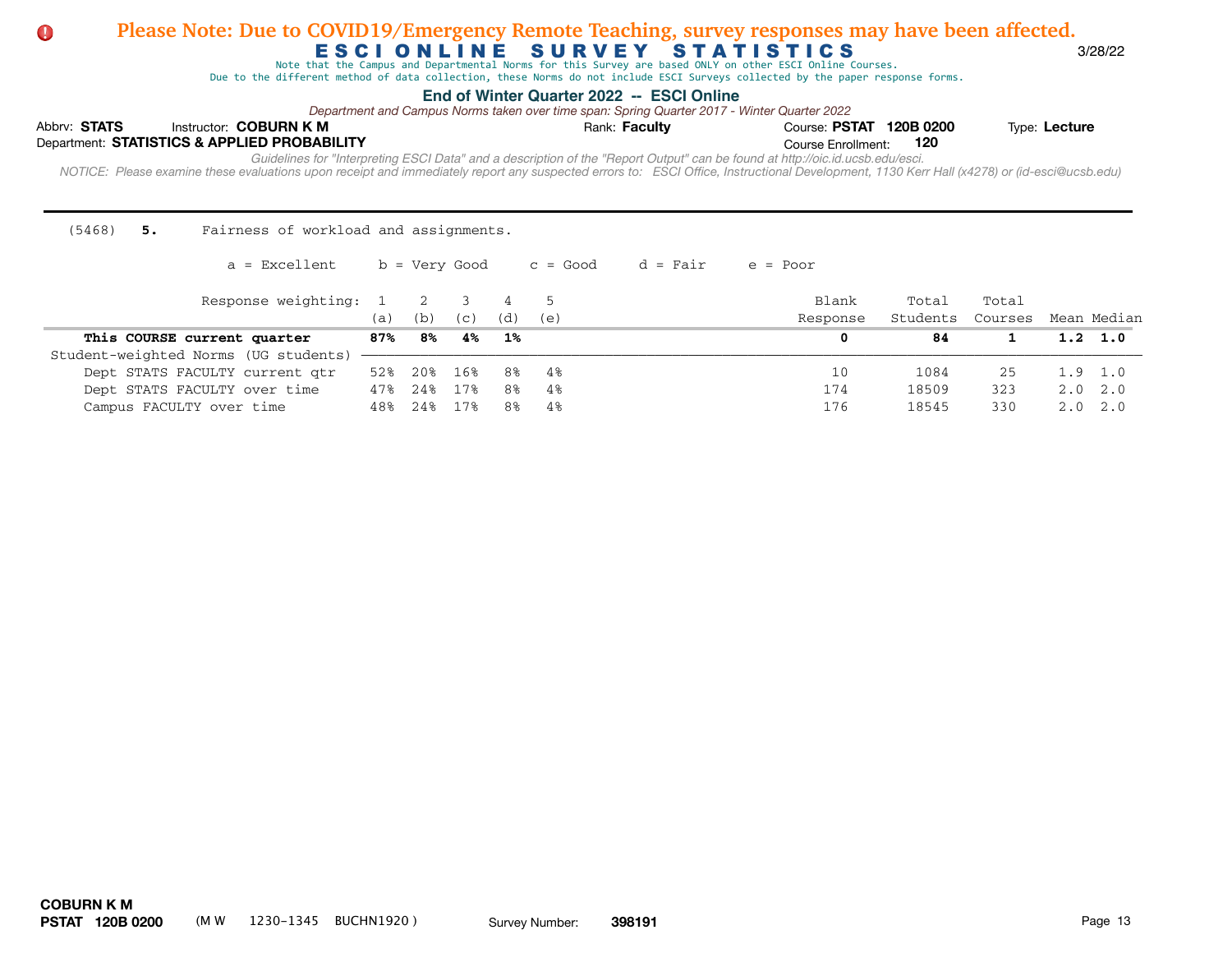# Abbrv: STATS Instructor: COBURN K M **COUR EXECUTS** Rank: Faculty **Providence: PSTAT 120B 0200** Type: Lecture Course Enrollment:  *NOTICE: Please examine these evaluations upon receipt and immediately report any suspected errors to: ESCI Office, Instructional Development, 1130 Kerr Hall (x4278) or (id-esci@ucsb.edu)*  Department: **STATISTICS & APPLIED PROBABILITY 120** E S C I O N L I N E S U R V E Y S T A T I S T I C S 3/28/22 **End of Winter Quarter 2022 -- ESCI Online** *Guidelines for "Interpreting ESCI Data" and a description of the "Report Output" can be found at http://oic.id.ucsb.edu/esci. Department and Campus Norms taken over time span: Spring Quarter 2017 - Winter Quarter 2022* Note that the Campus and Departmental Norms for this Survey are based ONLY on other ESCI Online Courses. Due to the different method of data collection, these Norms do not include ESCI Surveys collected by the paper response forms. **Please Note: Due to COVID19/Emergency Remote Teaching, survey responses may have been affected.** (1412) **Comments:** There was never a week where the amount of work for this class had become too much. Each assignment is given an ample amount of time to complete. This is very useful, since if I had any questions, there was always office hours available for clarification. ------------------------------------------------------------------------------------------------------------- I really like her exams. They are a little bit challenging, but it was fun to recognize how much I understand materials through that difficulty. Also, they became good opportunities of practicing more realistic statistics, which we can't experience with textbook problems, by applying concepts to data. ------------------------------------------------------------------------------------------------------------- The homework assignments are just the right amount of practice and I love that she makes us define certain words so we understand what we're actually learning.  $-$ None. ------------------------------------------------------------------------------------------------------------- Coburn gives us plenty of work, but also ample time to complete, explore, and ask questions regarding any assignment. Some of the test and quiz questions are actually pretty interesting, and correspond to real world applications. There is one homework every week but it isn't too bad because we learn based on completion. This way there is less stress and more motivation to try make mistakes and learn. The section also combats the mistakes mad in the homework because we go over it. ------------------------------------------------------------------------------------------------------------- The workload is very do-able and I'm going to miss her after this quarter. ------------------------------------------------------------------------------------------------------------- The homework is pretty challenging to work on and most of the times, I don't know how to start some problems without help. But this is understandable because of how hard the course is in general and the difficulty of the homework prepares us for the assessments. I think it's reasonable to spend a good amount of hours working and studying for this class. One thing I really appreciated is that homework is open for a week so we can work on it and ask questions at multiple office hours. Another thing I really appreciated is that assessments are also take-home and also open for about a week with no time limit so we can also work on it and take our time to fully understand and solve the problems. I think this lifts off a lot of stress for us students and we aren't rushed to write random numbers to quickly solve problems like how some of us do in other timed math assessments.  $-$ Grateful for the fact that the quizzes and tests are take home. They are harder than the average test, but I much prefer it to the usual cramming and memorization + spitting it back out for an hour and 15 and forgetting it. This way, we are made to reflect harder and think deeper on the topics we were exposed to, and I think it is much more reflective of what our "real world" jobs will be like. The workload was very fair and she made it easily manageable with some flexibility ------------------------------------------------------------------------------------------------------------- Was super flexible with deadlines!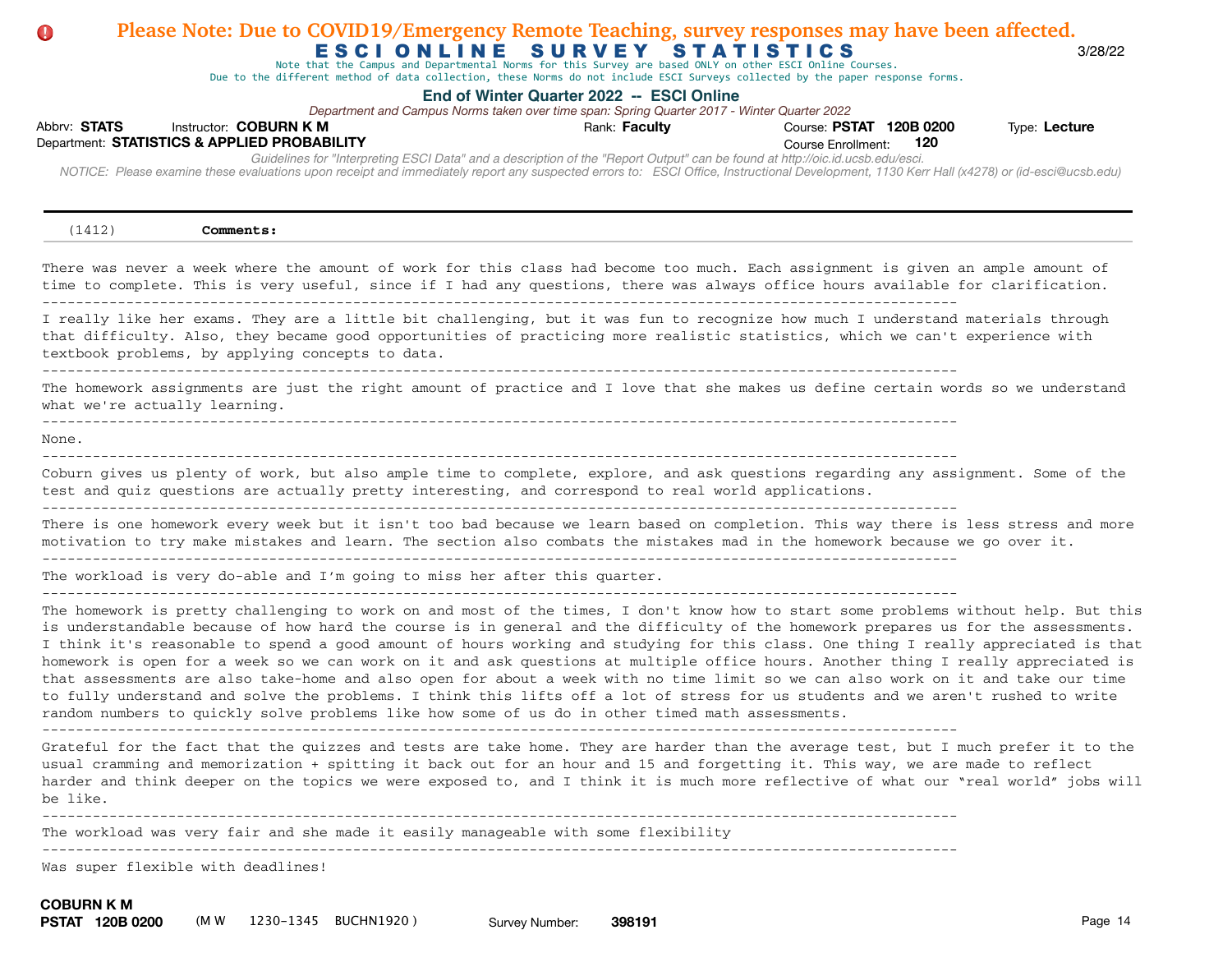#### E S C I O N L I N E S U R V E Y S T A T I S T I C S 3/28/22 **Please Note: Due to COVID19/Emergency Remote Teaching, survey responses may have been affected.**  $\Omega$  end solverstand and solve the problem in this location is stress for the problem are been affected. random numbers to quickly solve problems like how some of us do in other timed math assessments.

Note that the Campus and Departmental Norms for this Survey are based ONLY on other ESCI Online Courses. Note that the Campus and Departmental Norms for this Survey are based ONLY on other ESCI Online Courses.

Due to the different method of data collection, these Norms do not include ESCI Surveys collected by the paper response forms. Due to the different method of data collection, these Norms do not include ESCI Surveys collected by the paper response forms.

### **End of Winter Quarter 2022 -- ESCI Online** it back out for an interval cramming it back out for an interval in th

| Department and Campus Norms taken over time span: Spring Quarter 2017 - Winter Quarter 2022                                                                                                |                                                                                                                                                                                                                                        |  |  |  |  |  |  |  |  |  |
|--------------------------------------------------------------------------------------------------------------------------------------------------------------------------------------------|----------------------------------------------------------------------------------------------------------------------------------------------------------------------------------------------------------------------------------------|--|--|--|--|--|--|--|--|--|
| Course: PSTAT 120B 0200                                                                                                                                                                    | Type: Lecture                                                                                                                                                                                                                          |  |  |  |  |  |  |  |  |  |
| Course Enrollment:                                                                                                                                                                         |                                                                                                                                                                                                                                        |  |  |  |  |  |  |  |  |  |
| NOTICE: Please examine these evaluations upon receipt and immediately report any suspected errors to: ESCI Office, Instructional Development, 1130 Kerr Hall (x4278) or (id-esci@ucsb.edu) |                                                                                                                                                                                                                                        |  |  |  |  |  |  |  |  |  |
|                                                                                                                                                                                            |                                                                                                                                                                                                                                        |  |  |  |  |  |  |  |  |  |
|                                                                                                                                                                                            |                                                                                                                                                                                                                                        |  |  |  |  |  |  |  |  |  |
|                                                                                                                                                                                            |                                                                                                                                                                                                                                        |  |  |  |  |  |  |  |  |  |
|                                                                                                                                                                                            |                                                                                                                                                                                                                                        |  |  |  |  |  |  |  |  |  |
| The assignments were fair, some of the quiz content felt a little unfamiliar but it was nice that they were take home assignments                                                          |                                                                                                                                                                                                                                        |  |  |  |  |  |  |  |  |  |
|                                                                                                                                                                                            | 120<br>Guidelines for "Interpreting ESCI Data" and a description of the "Report Output" can be found at http://oic.id.ucsb.edu/esci.<br>Workload was consistent and with commitment a student would be prepared for exams and quizzes. |  |  |  |  |  |  |  |  |  |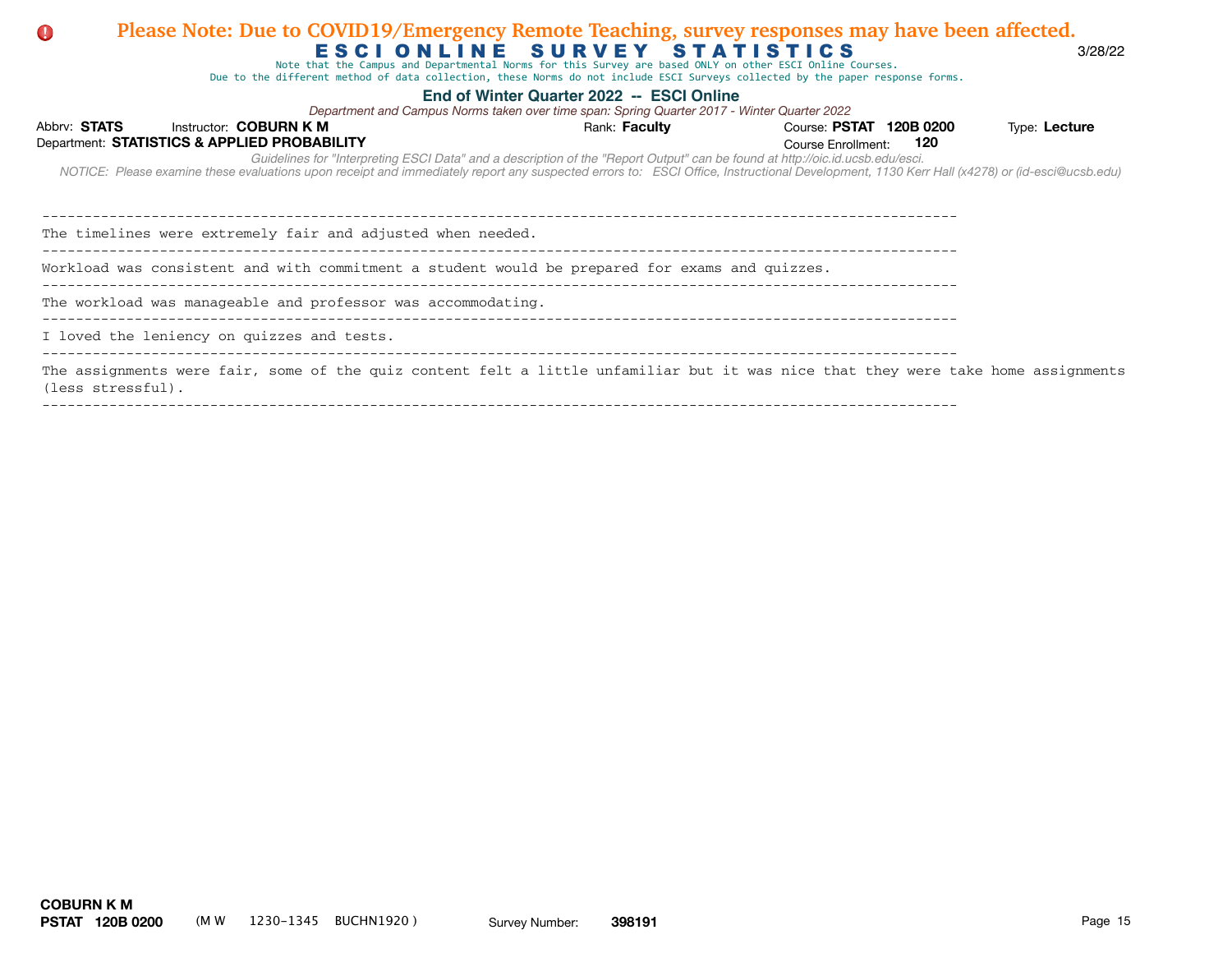Note that the Campus and Departmental Norms for this Survey are based ONLY on other ESCI Online Courses.

Due to the different method of data collection, these Norms do not include ESCI Surveys collected by the paper response forms.

## **End of Winter Quarter 2022 -- ESCI Online**

*Department and Campus Norms taken over time span: Spring Quarter 2017 - Winter Quarter 2022*

| Abbrv: STATS | Instructor: COBURN K M                       | Rank: <b>Faculty</b>                                                                                                                                                                       | Course: PSTAT 120B 0200 |       | Type: Lecture |
|--------------|----------------------------------------------|--------------------------------------------------------------------------------------------------------------------------------------------------------------------------------------------|-------------------------|-------|---------------|
|              | Department: STATISTICS & APPLIED PROBABILITY |                                                                                                                                                                                            | Course Enrollment:      | - 120 |               |
|              |                                              | Guidelines for "Interpreting ESCI Data" and a description of the "Report Output" can be found at http://oic.id.ucsb.edu/esci.                                                              |                         |       |               |
|              |                                              | NOTICE: Please examine these evaluations upon receipt and immediately report any suspected errors to: ESCI Office, Instructional Development, 1130 Kerr Hall (x4278) or (id-esci@ucsb.edu) |                         |       |               |

| $(5469)$ 6. |  |  | Relevence, readability and usefulness of textbook. |  |  |  |  |
|-------------|--|--|----------------------------------------------------|--|--|--|--|
|-------------|--|--|----------------------------------------------------|--|--|--|--|

| Response weighting: 1                | a)  | (b) | (C) | (d)  | (e)  | Blank<br>Response | Total<br>Students | Total<br>Courses | Mean Median     |
|--------------------------------------|-----|-----|-----|------|------|-------------------|-------------------|------------------|-----------------|
| This COURSE current quarter          | 64% | 25% | 5%  | େ 6% |      | 0                 | 84.               |                  | $1.5 \quad 1.0$ |
| Student-weighted Norms (UG students) |     |     |     |      |      |                   |                   |                  |                 |
| Dept STATS FACULTY current gtr       | 44% | 20% | 19% | 11%  | - 6% | 26                | 1084              | 25               | $2.2 \quad 2.0$ |
| Dept STATS FACULTY over time         | 40% | 20% | 22% | 11%  | 7%   | 412               | 18509             | 323              | $2.2 \quad 2.0$ |
| Campus FACULTY over time             | 40% | 20% | 22% | 11%  | 7%   | 415               | 18545             | 330              | $2.2 \quad 2.0$ |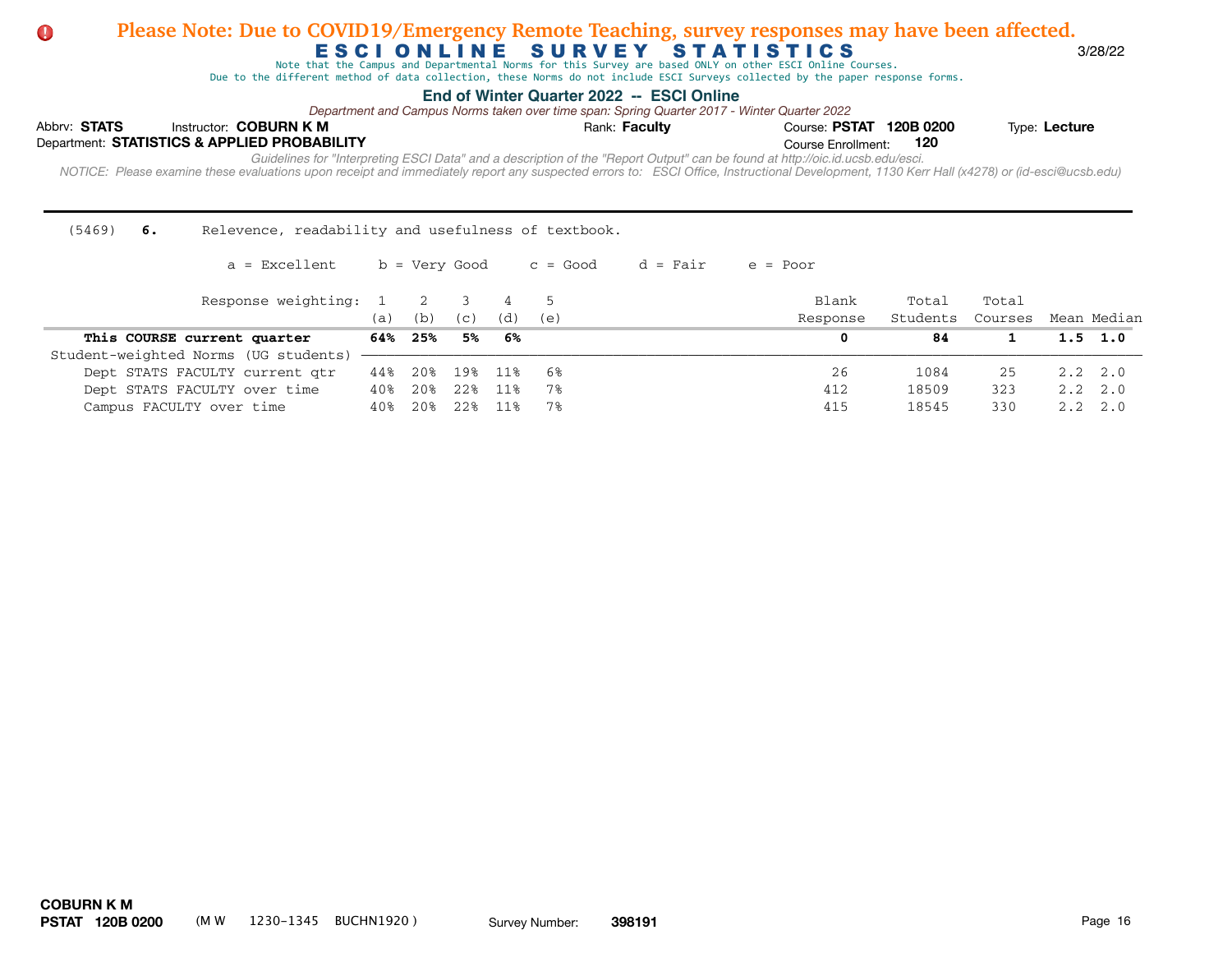# Abbrv: STATS Instructor: COBURN K M **COUR EXECUTS** Rank: Faculty **Providence: PSTAT 120B 0200** Type: Lecture Course Enrollment:  *NOTICE: Please examine these evaluations upon receipt and immediately report any suspected errors to: ESCI Office, Instructional Development, 1130 Kerr Hall (x4278) or (id-esci@ucsb.edu)*  Department: **STATISTICS & APPLIED PROBABILITY 120** E S C I O N L I N E S U R V E Y S T A T I S T I C S 3/28/22 **End of Winter Quarter 2022 -- ESCI Online** *Guidelines for "Interpreting ESCI Data" and a description of the "Report Output" can be found at http://oic.id.ucsb.edu/esci. Department and Campus Norms taken over time span: Spring Quarter 2017 - Winter Quarter 2022* Note that the Campus and Departmental Norms for this Survey are based ONLY on other ESCI Online Courses. Due to the different method of data collection, these Norms do not include ESCI Surveys collected by the paper response forms. **Please Note: Due to COVID19/Emergency Remote Teaching, survey responses may have been affected.** (1413) **Comments:** You're the best, Professor Coburn! Your way of teaching prioritizes student learning and we can really feel it. ------------------------------------------------------------------------------------------------------------- The textbook provides many examples and there are many practice problems to choose from. ------------------------------------------------------------------------------------------------------------- Every section we did in class had its own part in the textbook. If I was confused on a week's material, I would look at the textbook for further help. This along with other resources such as online videos and office hours were ultimately helpful in making me gain a better understanding of the course. ------------------------------------------------------------------------------------------------------------- Stats textbooks can just be boring sometimes ------------------------------------------------------------------------------------------------------------- The textbook was way better than the one used in Ravat's PSTAT 120A class. ------------------------------------------------------------------------------------------------------------- None. ------------------------------------------------------------------------------------------------------------- The current textbook for 120B is more helpful and easier to read than most that I have encountered in the PSTAT major. I would recommend this course continue to use it. ------------------------------------------------------------------------------------------------------------- The textbook is a more advanced version of her broken down lectures and helps with the harder problems. ------------------------------------------------------------------------------------------------------------- The textbook is a tiny bit dense. ------------------------------------------------------------------------------------------------------------- The textbook is pretty confusing to read and really absorb the information given. I think the examples can be pretty messy and wish that there were simpler examples so I can use the examples to understand that certain concept. The exercises are pretty challenging which is good and pushes us to think even more. I don't really like that many questions ask for us to show or prove this and then not have that in the answer key. ------------------------------------------------------------------------------------------------------------- She makes us doing little readings guides in our homework, and I think they are extremely useful when I have to find a definition or equation quickly. Much better than combing through your textbook. Overall, I really really enjoyed her class and I wish she could teach every PSTAT course here. A++++ rating from me ------------------------------------------------------------------------------------------------------------- Used the textbook weekly for homework. ------------------------------------------------------------------------------------------------------------- Would be helpful to provide sources other than textbook and slides for studying. ------------------------------------------------------------------------------------------------------------- The textbook is less confusing than other math textbooks I have read. Katie also avidly uses it.

#### ------------------------------------------------------------------------------------------------------------- **COBURN K M**